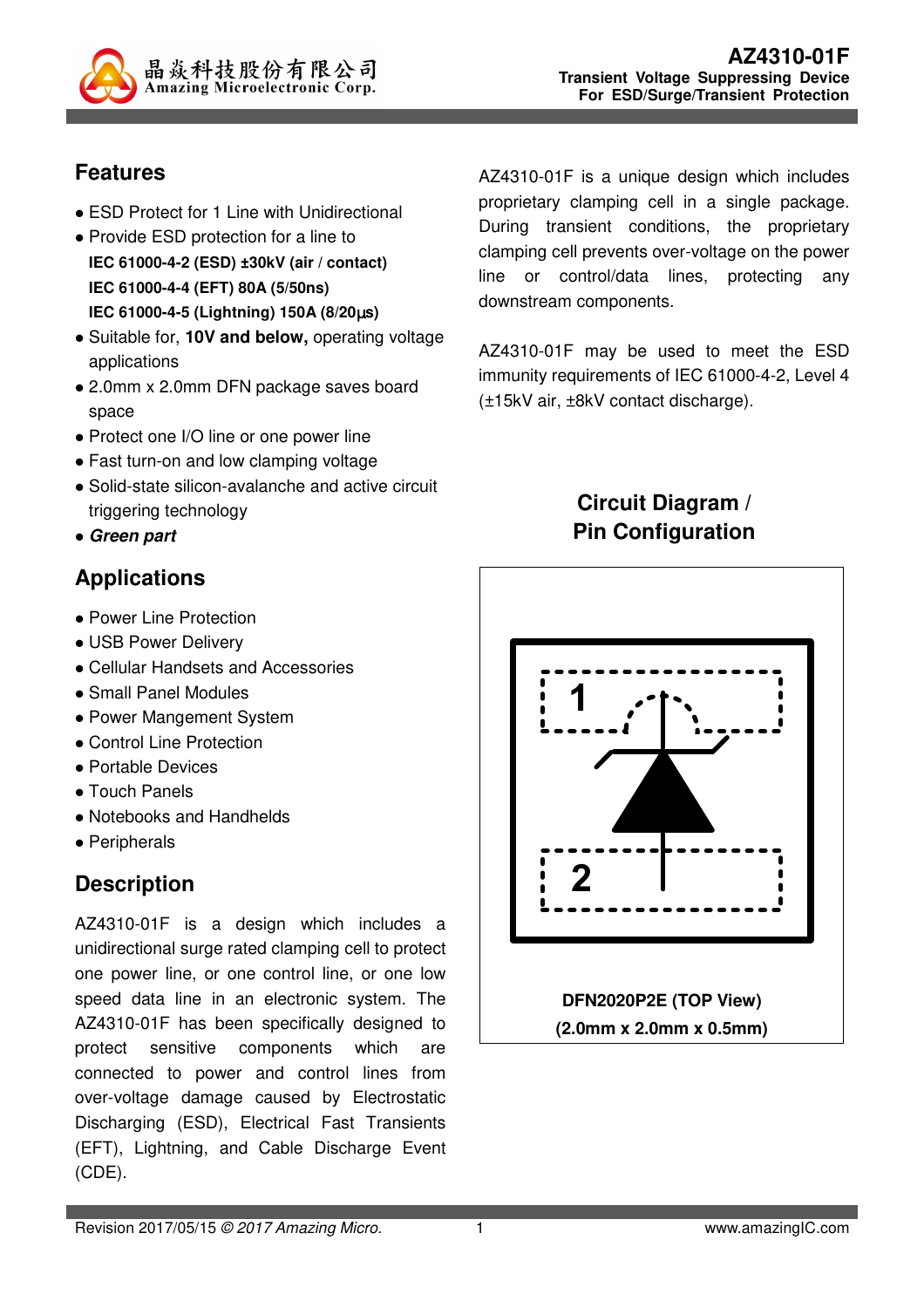

#### **SPECIFICATIONS**

| <b>ABSOLUTE MAXIMUM RATINGS</b>                |                            |                 |              |  |
|------------------------------------------------|----------------------------|-----------------|--------------|--|
| <b>PARAMETER</b>                               | <b>SYMBOL</b>              | <b>RATING</b>   | <b>UNITS</b> |  |
|                                                | $I_{PP-1}$ (Note 1)        | 150             | A            |  |
| Peak Pulse Current (tp=8/20µs)                 | $I_{PP-2}$ (Note 2)        | 85              |              |  |
| Operating Supply Voltage (pin-1 to pin-2)      | $V_{DC}$                   | 11              | V            |  |
| pin-1 to pin-2 ESD per IEC 61000-4-2 (Air)     | $V_{ESD-1}$                | $+30$           | kV           |  |
| pin-1 to pin-2 ESD per IEC 61000-4-2 (Contact) | $V_{ESD-2}$                | ±30             |              |  |
| <b>Lead Soldering Temperature</b>              | $T_{\textnormal{SOL}}$     | 260 (10 sec.)   | $^{\circ}C$  |  |
| <b>Operating Temperature</b>                   | $\mathsf{T}_{\mathsf{OP}}$ | $-55$ to $+85$  | $^{\circ}C$  |  |
| Storage Temperature                            | ${\sf T}_{\text{STO}}$     | $-55$ to $+150$ | $^{\circ}C$  |  |

| <b>ELECTRICAL CHARACTERISTICS</b>               |                                    |                                                                   |             |            |            |              |
|-------------------------------------------------|------------------------------------|-------------------------------------------------------------------|-------------|------------|------------|--------------|
| <b>PARAMETER</b>                                | <b>SYMBOL</b><br><b>CONDITIONS</b> |                                                                   | <b>MINI</b> | <b>TYP</b> | <b>MAX</b> | <b>UNITS</b> |
| Reverse Stand-Off                               | $V_{RWM}$                          | pin-1 to pin-2, $T = 25$ °C.                                      |             |            | 10         | V            |
| Voltage                                         |                                    |                                                                   |             |            |            |              |
| Reverse Leakage                                 |                                    | $V_{BWM}$ = 10V, T = 25 °C,                                       |             |            | 1.0        | μA           |
| Current                                         | $I_{\text{Leak}}$                  | pin-1 to pin-2.                                                   |             |            |            |              |
| Reverse Breakdown                               |                                    | $I_{\text{BV}} = 1 \text{mA}, T = 25 \text{ °C}, \text{pin-1 to}$ |             |            | 14.2       | $\vee$       |
| Voltage                                         | $V_{BV}$                           | pin-2.                                                            | 11.2        |            |            |              |
| <b>Forward Voltage</b>                          | $V_F$                              | $I_F = 15 \text{mA}$ , T = 25 °C, pin-2 to                        | 0.5         |            | 1.2        | V            |
|                                                 |                                    | $pin-1.$                                                          |             |            |            |              |
| Surge Clamping                                  | $V_{CL-surge}$                     | $I_{PP}$ = 150A, tp= 8/20 $\mu$ s, pin-1 to                       |             | 23         |            | $\vee$       |
| Voltage (Note 1)                                |                                    | pin-2, $T = 25 °C$ .                                              |             |            |            |              |
| <b>ESD Clamping</b>                             |                                    | IEC 61000-4-2 +8kV ( $I_{TLP}$ =                                  |             |            |            |              |
| Voltage (Note 3)                                | $V_{\text{clamp}}$                 | 16A), T=25 °C, Contact mode,                                      |             | 13         |            | $\vee$       |
|                                                 |                                    | pin-1 to pin-2.                                                   |             |            |            |              |
|                                                 |                                    | IEC 61000-4-2 0~+8kV,                                             |             |            |            |              |
| <b>ESD Dynamic</b><br><b>Turn-on Resistance</b> | $R_{\text{dynamic}}$               | Contact mode, pin-1 to pin-2,                                     |             | 0.03       |            | Ω            |
|                                                 |                                    | $T=25$ °C.                                                        |             |            |            |              |
| Channel Input                                   |                                    | $V_R = 0V$ , f = 1MHz, T=25 °C,                                   |             |            | 1.2        | nF           |
| Capacitance                                     | $C_{IN}$                           | pin-1 to pin-2.                                                   |             | 0.95       |            |              |

Note 1: The Peak Pulse Current measured conditions: tp =8/20us, 2 ohm source impedance.

Note 2: The Peak Pulse Current measured conditions: tp =8/20us, 42 ohm source impedance.

Note 3: ESD Clamping Voltage was measured by Transmission Line Pulsing (TLP) System.

TLP conditions:  $Z_0 = 50\Omega$ , tp= 100ns, tr= 1ns.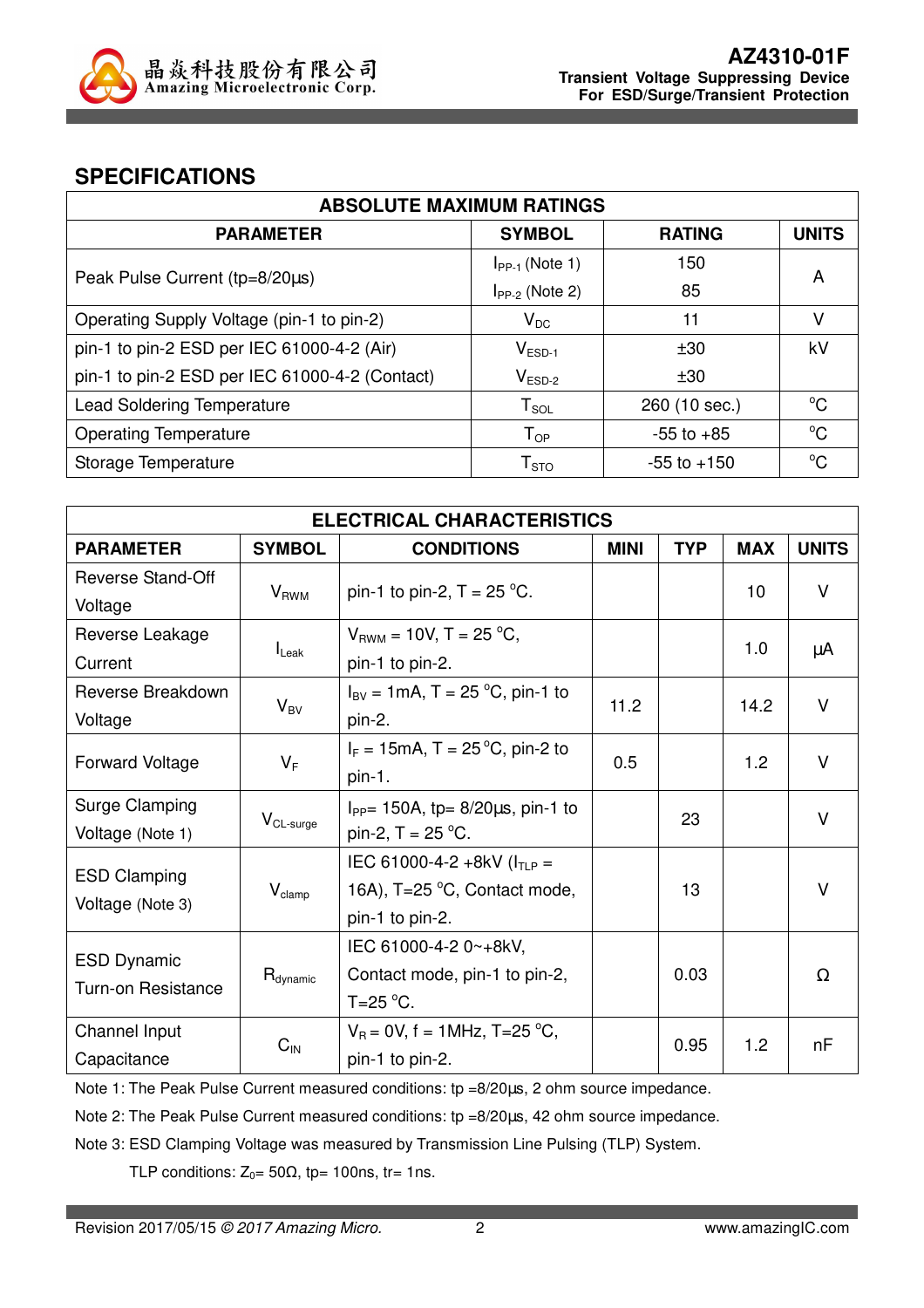

### **Typical Characteristics**





**Peak Pulse Current (A)**



Typical Variation of C<sub>IN</sub> vs. V<sub>IN</sub> **1200 f = 1MHz, T = 25**°**C Pin-1 to Pin-21000** Input Capacitance (pr) **Input Capacitance (pF) 800 600 400**  $\overline{\phantom{0}}$ **200 0 0 1 2 3 4 5 6 7 8 9 10 Input Voltage (V)**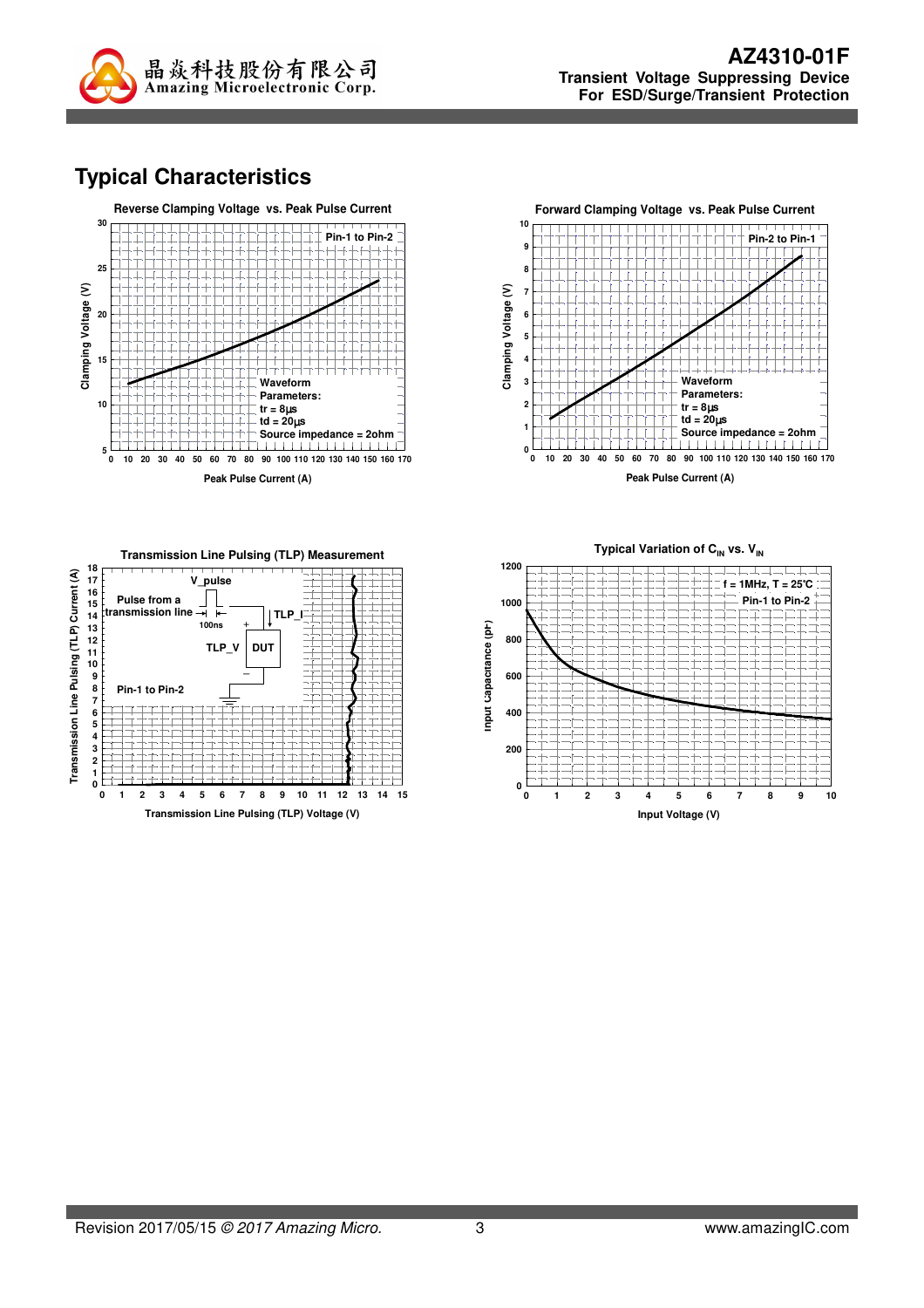

### **Applications**

The AZ4310-01F is designed to protect one line against system ESD/EFT/Lightning pulses by clamping them to an acceptable reference.

The usage of the AZ4310-01F is shown in Fig. 1. Protected lines, such as data lines, control lines, or power lines, are connected at pin 1. The pin 2 should be connected directly to a ground plane on the board. All path lengths connected to the pins of AZ4310-01F should be kept as short as possible to minimize parasitic inductance in the board traces.

In order to obtain enough suppression of ESD induced transient, good circuit board is critical. Thus, the following guidelines are recommended:

- Minimize the path length between the protected lines and the AZ4310-01F.
- Place the AZ4310-01F near the input terminals or connectors to restrict transient coupling.
- The ESD current return path to ground should be kept as short as possible.
- Use ground planes whenever possible.
- NEVER route critical signals near board edges and near the lines which the ESD transient easily injects to.



**Fig. 1**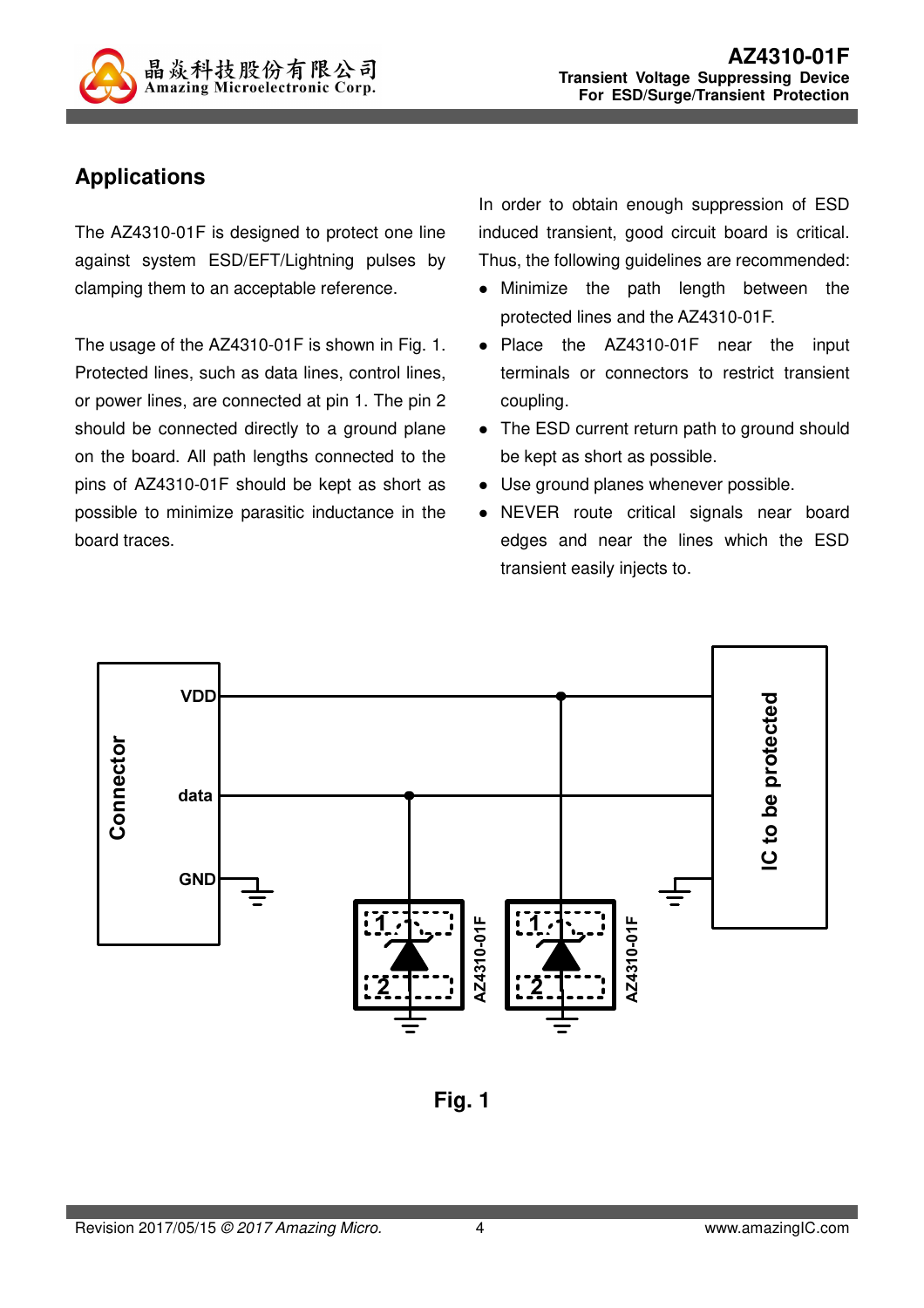

Fig. 2 shows another simplified example of using AZ4310-01F to protect the control lines, low speed data lines, and power lines from ESD transient stress.



**Fig. 2**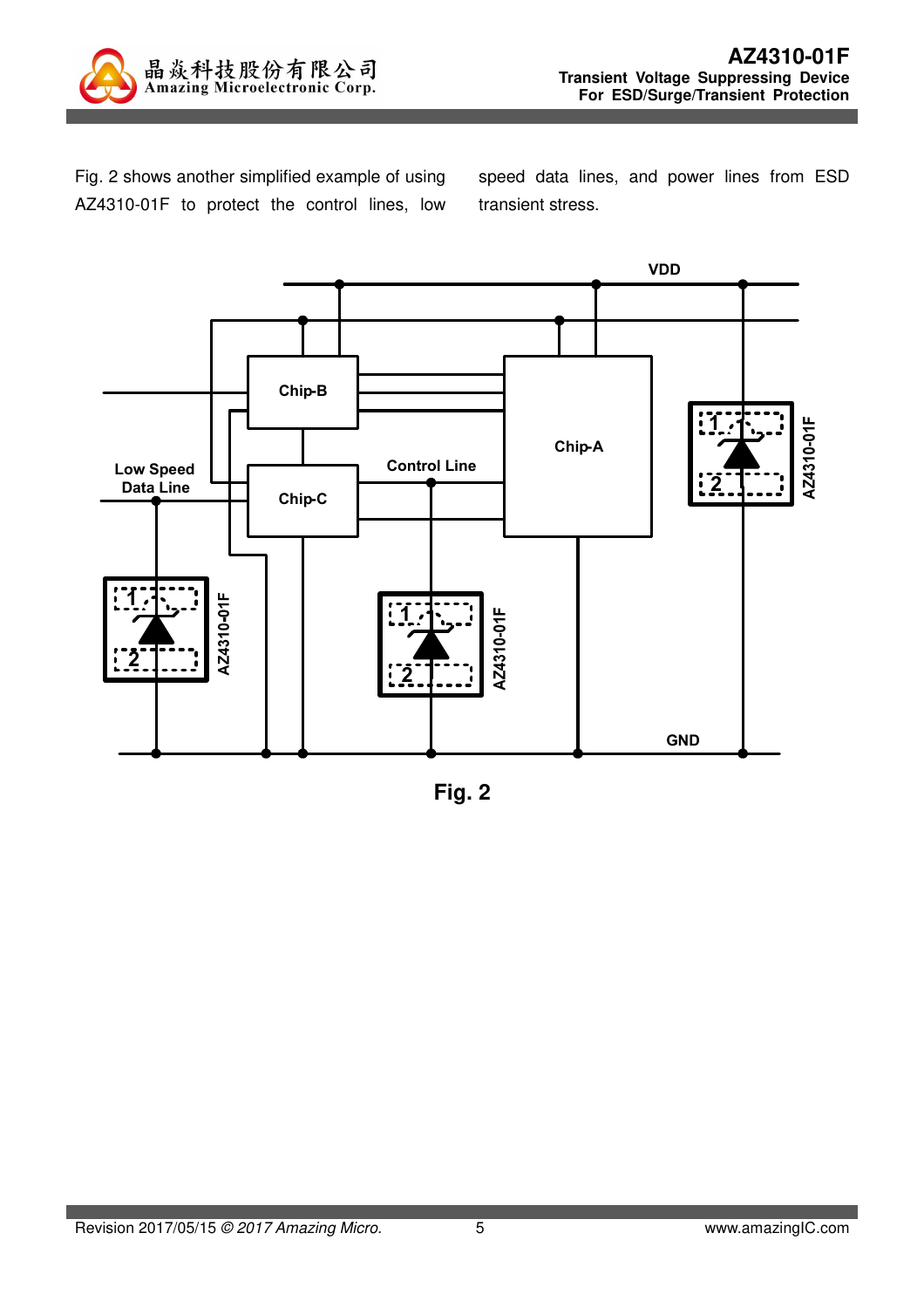

### **Mechanical Details**

**DFN2020P2E PACKAGE DIAGRAMS** 







**BOTTOM VIEW** 

**TOP VIEW** 

 $\Box$  $_{\rm A1}$ 

SIDE VIEW



**Land Layout**





Notes:

This LAND LAYOUT is for reference purposes only. Please consult your manufacturing partners to ensure your company's PCB design guidelines are met.